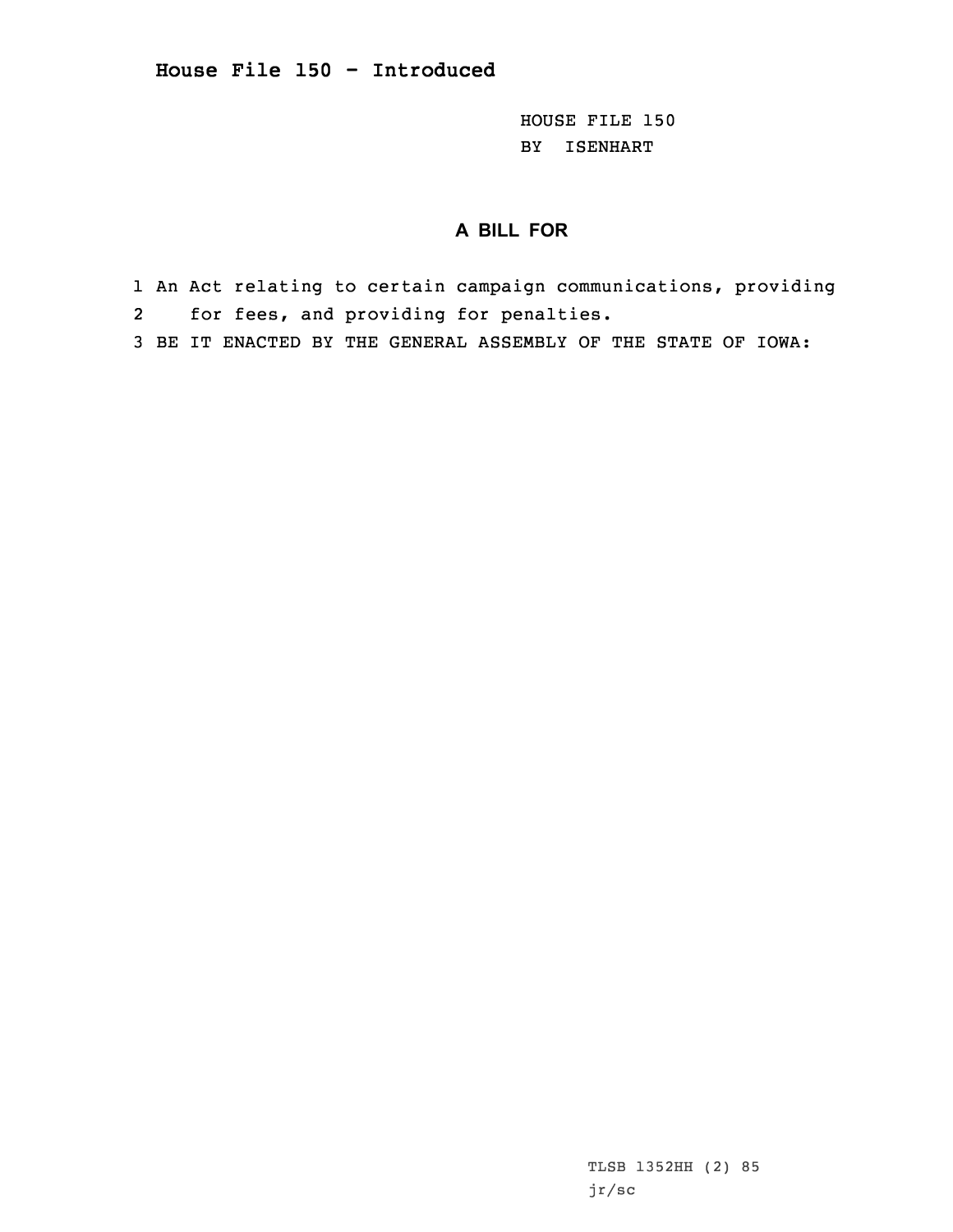1 Section 1. Section 68A.405, subsection 1, paragraph a, subparagraph (3), Code 2013, is amended to read as follows: (3) *"Published material"* means any newspaper, magazine, shopper, outdoor advertising facility, poster, direct mailing, 5 brochure, internet website site, campaign sign, or any other form of printed general public political advertising. *"Published material"* includes television, radio, video, or motion picture advertising.

9 Sec. 2. Section 68A.405, subsection 1, paragraph b, Code 10 2013, is amended to read as follows:

11 *b.* (1) Except as set out in subsection 2, published material or automated or live telephone calls designed to expressly advocate the nomination, election, or defeat of <sup>a</sup> candidate for public office or the passage or defeat of <sup>a</sup> ballot issue shall include on the published material or in the telephone call an attribution statement disclosing who is responsible for the published material or telephone call. (2) Automated or live telephone calls made by <sup>a</sup> person

 or organization for the purpose of gathering information to inform or influence <sup>a</sup> public election campaign shall include <sup>a</sup> disclaimer clearly identifying the name of the caller, the name of the person or organization sponsoring the communication, and the name and telephone number of an authorized person

24 responsible for the communication.

 $(3)$  The person who is responsible for the published material or automated or live telephone calls has the sole responsibility and liability for the attribution statement required by this section.

29 Sec. 3. Section 68A.405, subsection 2, paragraph a, Code 30 2013, is amended to read as follows:

31 *a.* The editorials or news articles of <sup>a</sup> newspaper, magazine, 32 television or radio station, or other print or electronic media 33 that are not paid political advertisements.

34 Sec. 4. Section 68A.405, subsections 3 and 4, Code 2013, are 35 amended to read as follows:

-1-

LSB 1352HH (2) 85  $jr/sec$  1/4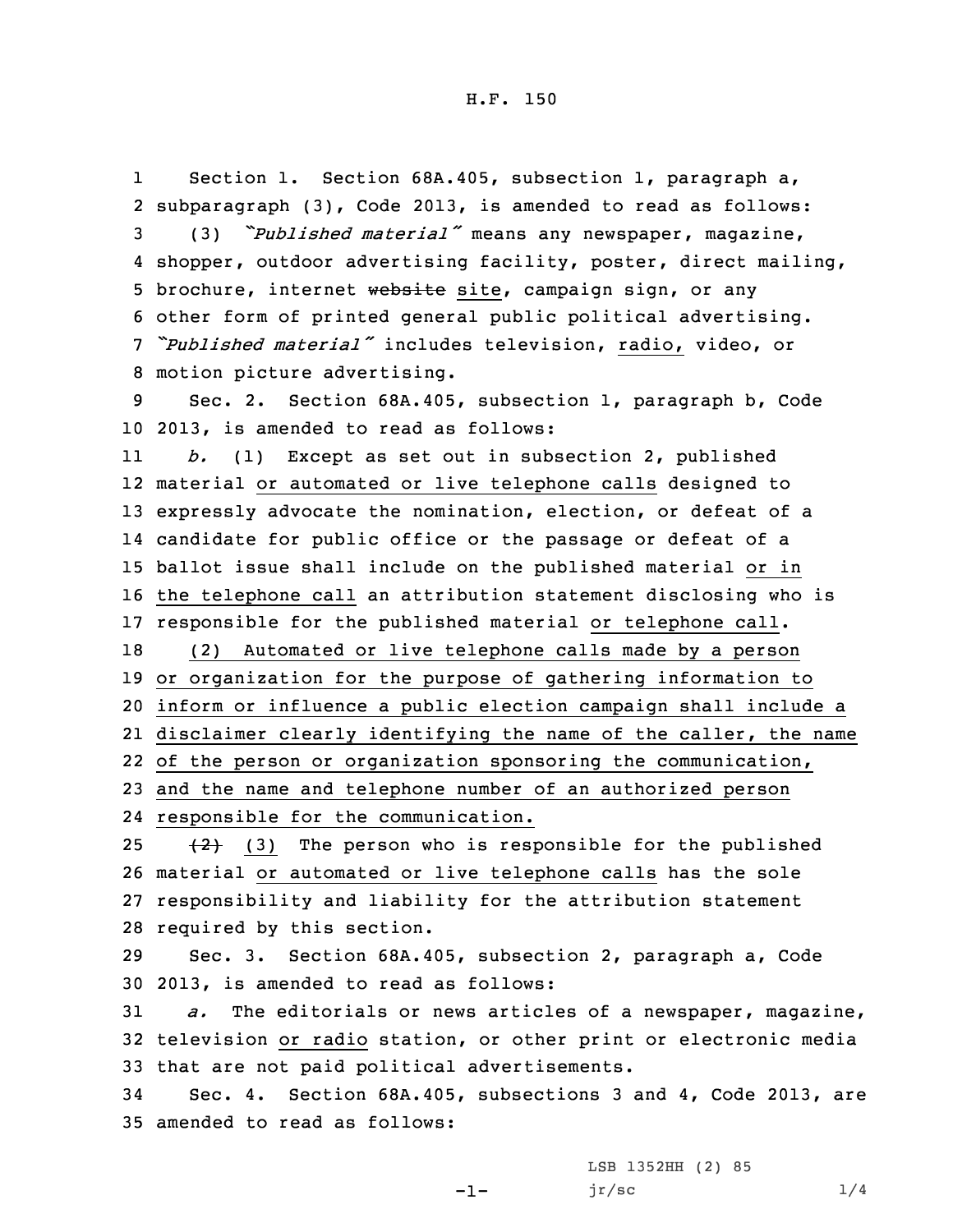1 3. For television, video, or motion picture advertising, the attribution statement shall be displayed on the screen in <sup>a</sup> clearly readable manner for at least four seconds. For radio, the attribution statement shall be read at the conclusion of the advertisement at <sup>a</sup> volume and with enunciation to make the statement easily understandable. For automated or live telephone calls described in subsection 1, paragraph *"b"*, the attribution statement or disclaimer, as applicable, shall be read at the conclusion of the call at <sup>a</sup> volume and with enunciation to make the statement easily understandable. 114. The board shall adopt rules relating to the placing of

12 an attribution statement on published materials and for the 13 reading of attribution statements or disclaimers for radio and 14 automated or live telephone calls.

15 Sec. 5. NEW SECTION. **68A.407 Certain communications** 16 **provided to the board.**

17 1. Any communication intended for audio or video broadcast, cable or internet transmission, or any automated or live telephone call that is made to influence <sup>a</sup> public election, and paid for as <sup>a</sup> direct, in-kind, or independent expenditure by <sup>a</sup> person, <sup>a</sup> candidate, or political committee, shall be supplied to the board in an electronic format according to specifications established by the board.

24 2. The communication shall be supplied by noon on the 25 same day that the transmission first occurs or by noon on the 26 previous Friday if the first transmission occurs on <sup>a</sup> Saturday 27 or Sunday.

 3. The communication shall be supplied to the board eleven days before the day of the election if the transmission will first occur within eleven days preceding the election. The communication shall be supplied to the board seven days before the day of the election if the communication responds to <sup>a</sup> communication that will first occur within eleven days preceding the election. The material supplied to the board shall include <sup>a</sup> specific listing of each radio, television,

 $-2-$ 

LSB 1352HH (2) 85  $jr/sec$  2/4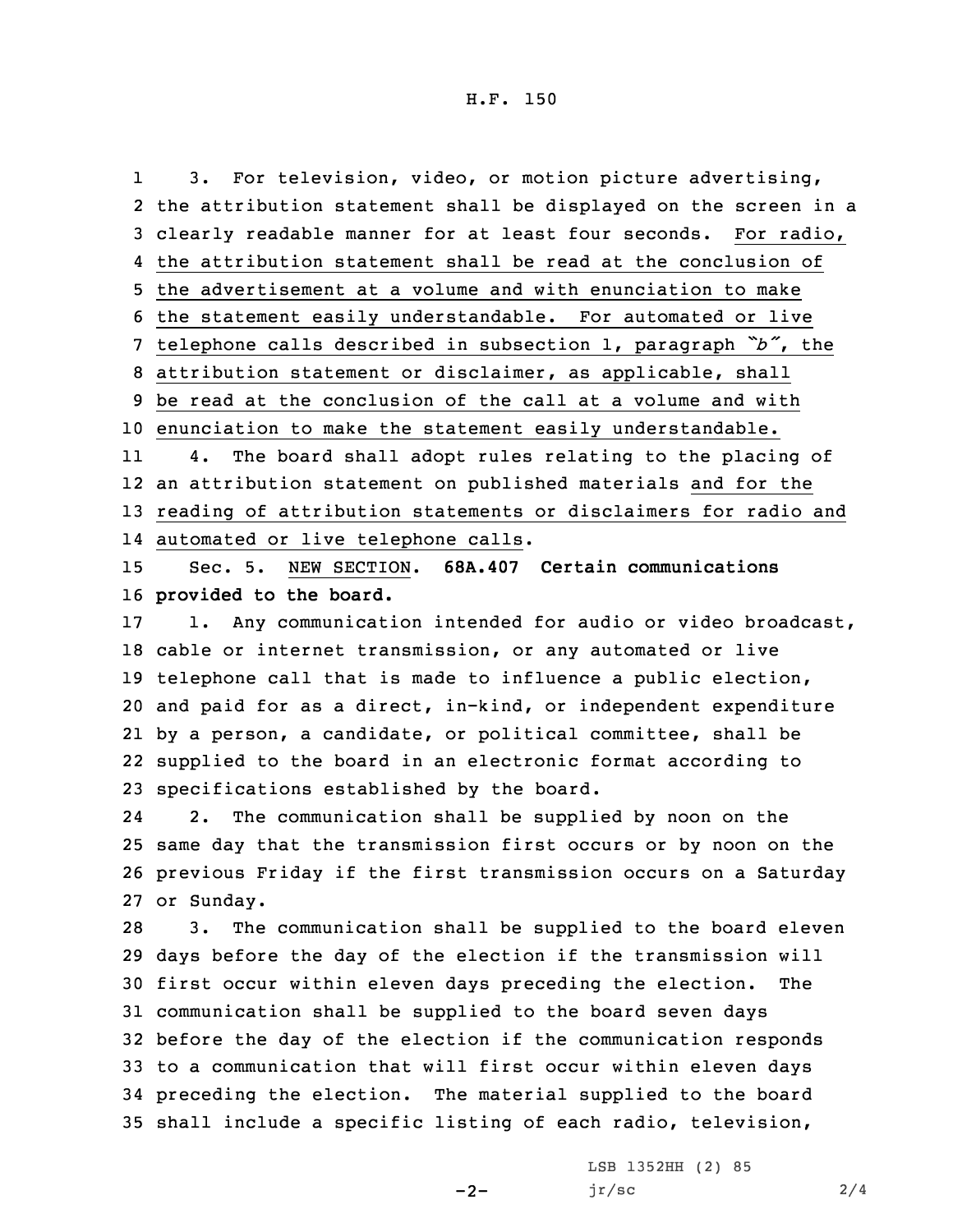1 cable, internet, or other outlet used to transmit the 2 communication, and the total of expenditures associated with 3 the communication.

4 4. An audio or video broadcast, cable or internet transmission, or automated or live telephone call made to influence <sup>a</sup> public election, and paid for as <sup>a</sup> direct, in-kind, or independent expenditure by <sup>a</sup> person or by <sup>a</sup> candidate or political committee may not be made if it has not been supplied to the board as required in this section.

 5. Any communication supplied to the board which directly or indirectly refers to <sup>a</sup> vote or position taken by <sup>a</sup> candidate for public office, or portrays the view of <sup>a</sup> candidate for office, shall include documentation of that vote, position, or view in <sup>a</sup> form required by the board. The documentation shall include but not be limited to the date, place, and manner that the candidate cast such vote, took such <sup>a</sup> position, or expressed such views and shall reference <sup>a</sup> public source of information at which the citation can be verified. In addition, the filing shall include the name, address, telephone number, and electronic mail address of the person who is taking legal responsibility for the truthfulness of the information. 22 6. <sup>A</sup> communication supplied to the board, and its associated documentation, shall be permanently posted by the board on an internet site accessible by the public in an easily identifiable format as soon as technically and reasonably possible.

 7. The board may establish reasonable fees to cover the costs associated with implementation of this section and such fees shall be payable by the persons, candidate committees, political committees, or other entities submitting a communication.

 8. In addition to the penalty set out in section 68A.701, <sup>a</sup> person who violates this section shall be subject to <sup>a</sup> civil penalty not to exceed the total amount of the expenditures made to produce and transmit the communication.

-3-

LSB 1352HH (2) 85  $jr/sec$  3/4